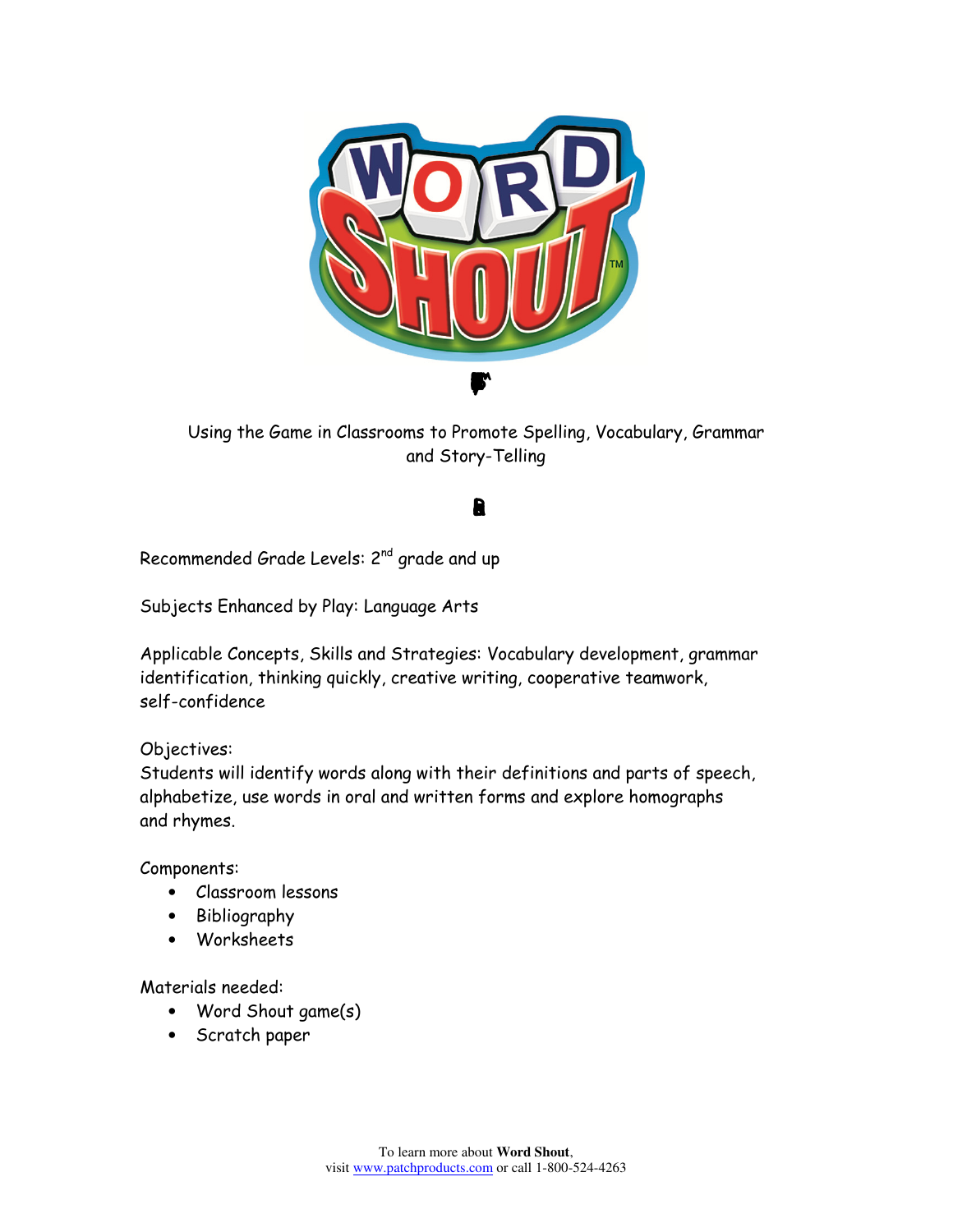#### Warm up:

Familiarize students with the game play by rolling the dice and asking students to quickly identify any words the dice may form. Ask them to take the dice as they announce words they see with those dice. For example, if they see an L, A and Y, they can say the word "lay" and take those three dice. Whoever says words first gets to take those dice. If you decide to keep score, each die is worth one point. Roll all dice again once they have all been used or no more words can be formed with the remaining dice. You decide whether to use one set or multiple sets of the dice, depending on how many students you have playing. Encourage students as they find words quickly.

Ask students why they think some letters on the dice are blue and some are red. The answer is that the red letters are vowels and the blue letters are consonants. Review the difference between these two as needed.

#### Activities:

#### 1. Spelling Practice

Have students work individually or in groups. Each student/group should have a set of Word Shout dice. Stand in front of the class and call out spelling words. You may use the list below or customize to match the spelling words you are working on in class. Students may use scratch paper to write out the word, trying to correctly spell it, then they must roll the dice to try and get the letters on the dice to spell it, setting aside letters needed with each roll. You may make it a race to see who can spell it first, or just an activity to practice spelling. Once everyone has spelled the word with their dice, write the word on the board for everyone to see the correct spelling and compare to their own spelling. You may choose to check and keep track of who spelled the word correctly, or keep it merely as a practice activity and allow your spelled word on the board to act as the students' correction.

| sat   | dime  | turn |
|-------|-------|------|
| grab  | sky   | from |
| band  | buy   | your |
| trick | nose  | dirt |
| stop  | joke  | grow |
| robot | float | very |
| made  | far   | only |
| day   | party | two  |
| tree  | over  | pen  |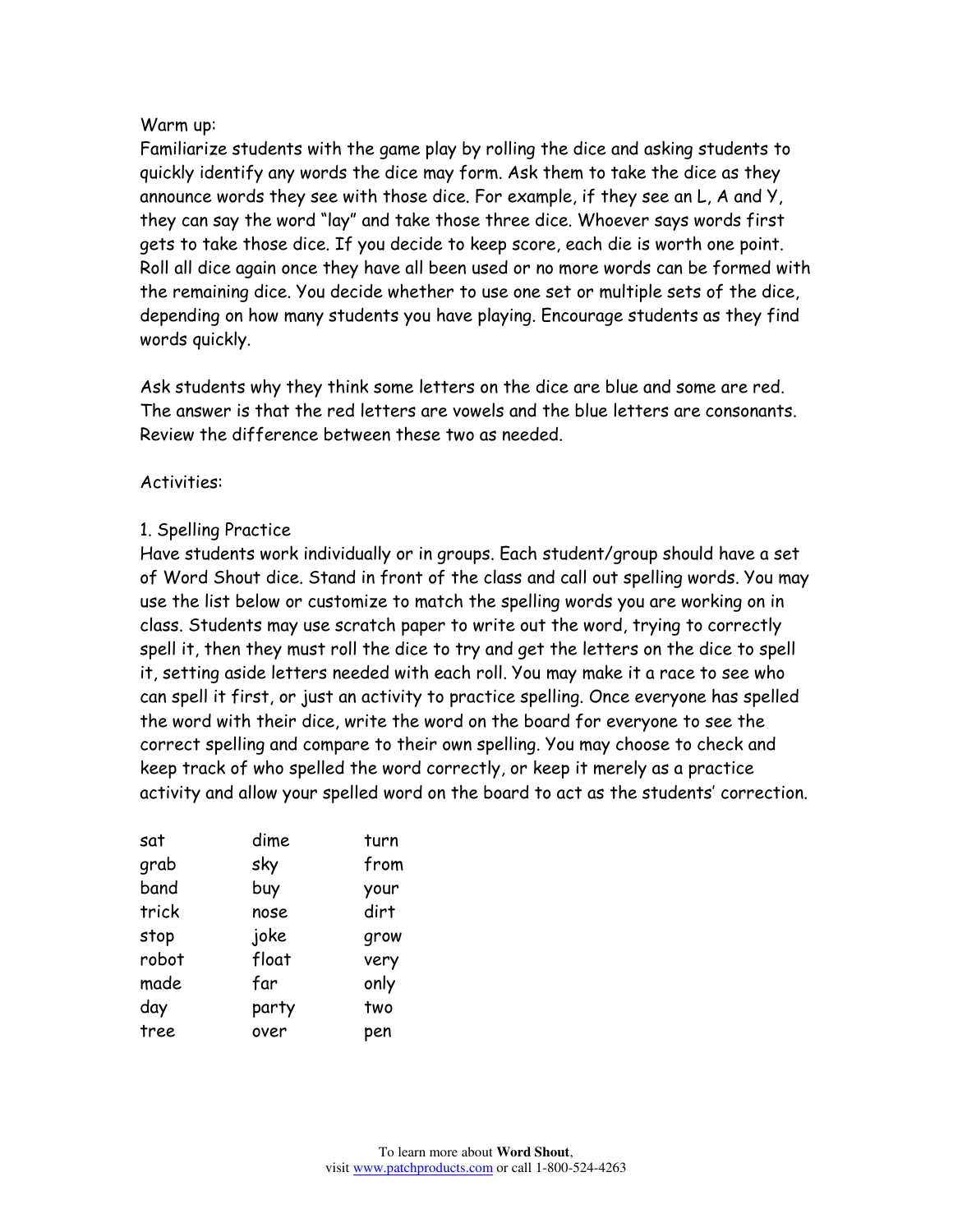### 2. Define it

Gather a group of students, and using one or more sets of dice, roll them on the table. Ask the first student to find a word using the letters of the dice that are showing. The word must have at least three letters (no one- or two-letter words). Once they have correctly spelled a word, ask them what the word means. You may want to open the question of the word's definition up to the whole group to engage all students. Continue until each student has had at least one opportunity to spell a word with the dice.

Homework or class assignment: Ask students to match words with their definitions on the worksheet at the end of these lesson ideas. You may also make up your own worksheet to correlate with any words you are studying in class.

### 3. Homographs for Laughs

Following the exercise above, ask students if the words spelled have more than one meaning. For example, bat is a piece of sports equipment used in baseball, and it is also a type of winged animal. Talk about homographs and how homographs differ from synonyms in that homographs are one word with two different meanings and synonyms are two words with one meaning.

## 4. A Rhyme in Time

In a group, have students take turns rolling the letter dice and finding a word. Once a word has been found, ask the group to announce a word that rhymes with it. Discuss rhymes and how, even though the words may sound alike, they probably do not have similar meanings.

Homework or class assignment: Using the worksheet at the end of these lesson ideas, ask students to write words that rhyme with each word on the sheet.

## 5. Alpha Order

Gather a group of students and using one or more sets of dice, roll them on the table. Ask two students to each find one word using the letters showing. Once both have correctly spelled a word, ask the students whose word goes first, alphabetically. Set that word aside and have a third student roll the rest of the dice and try to spell a new word. Then ask which goes first alphabetically—the new word or the one set aside. Continue the game until all students have had a turn to spell and alphabetize words.

Homework or class assignment: Using the worksheet at the end of these lesson ideas, ask students to write the words in alphabetical order.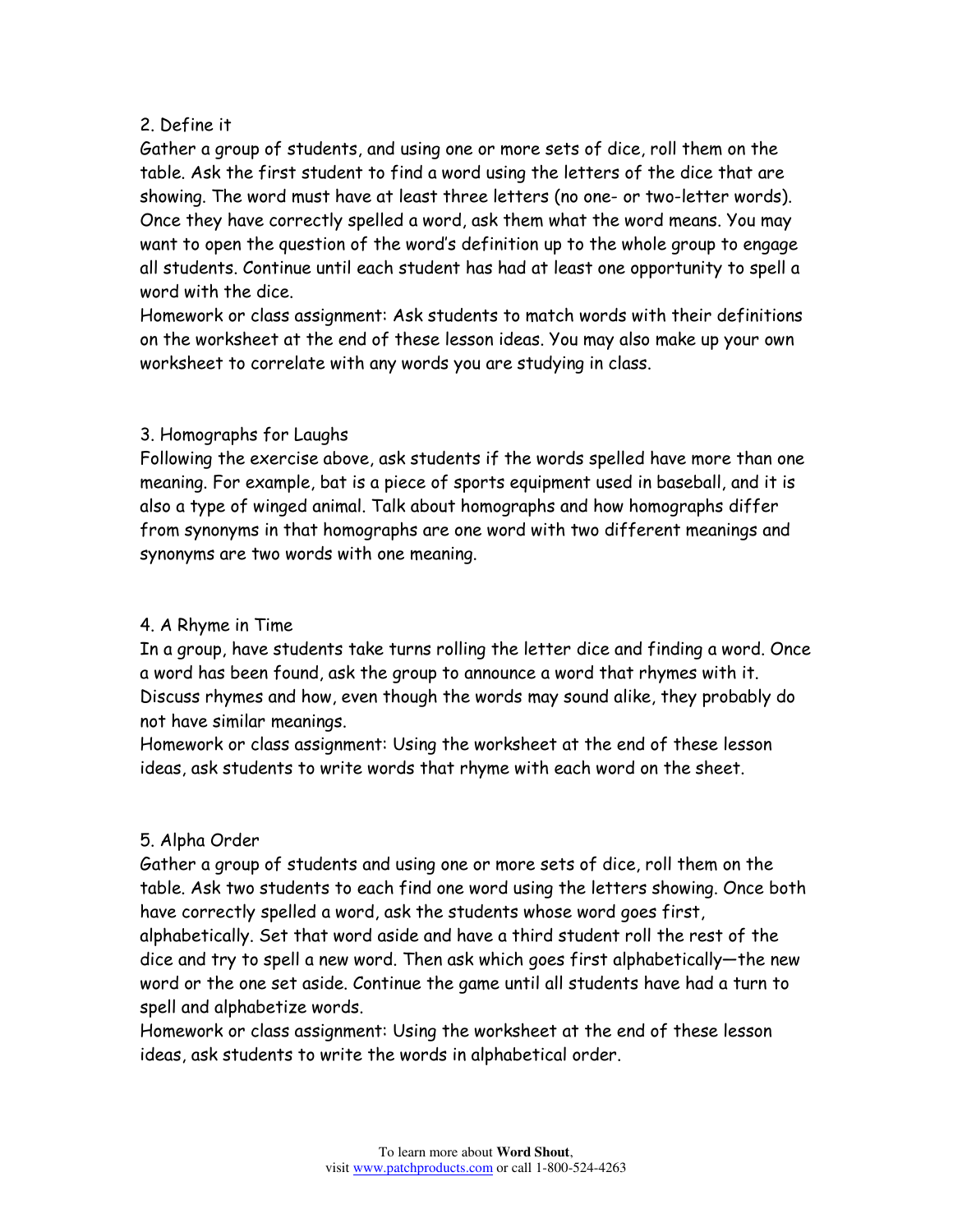#### 6. What is it?

Gather a group of students and using one or more sets of dice, roll them on the table. Ask the first student to find a word using the letters of the dice that are showing. Once they have correctly spelled a word, ask them what part of speech that word belongs to—is it a noun, action verb, adjective, adverb, etc.? Discuss the different parts of speech and how they are important in a sentence. You may want to open the question of the word's part of speech to the whole group to engage all students. Continue until each student has had at least one opportunity to spell a word with the dice.

Once a student has identified a word as a noun, verb, etc., you may want to ask them to tell you another word of that same category. For example, if they spelled "run" and identified it as a verb, you may ask them to tell you another verb, and they may answer, "walk."

Homework or class assignment: Ask students to write a sentence for each word you write on the sheet located at the end of these lesson ideas (you may want to use current spelling words your class is studying). Each sentence should include a noun, a verb, an adjective and an adverb. When sentences are complete, students will mark them according to the following legend:

 -Underline nouns -Circle verbs -Put parentheses around adjectives -Draw a square around adverbs

#### 7. Use it in a Sentence

Have students take turns rolling the dice and picking out a word from the letters showing. Once they have a correctly spelled word, ask them to make up a sentence using that word. It can be a silly sentence or a serious one, as long as they correctly form the sentence with a subject and verb. For example, if the word they formed was "dog," they may make up a sentence such as, "My dog is brown" or "The dog laughed at my joke."

#### 8. Expand on the Story

Using the exercise above, have students try to create a story and continue on other students' sentences. For example, Ryan rolls the dice, spells the word "dog" and makes up the sentence "My dog was hungry." Then Jessica rolls all of the dice, spells the word "mom" and makes up the sentence, "I asked mom to hand me his food bowl." Dan then rolls all of the dice and spells the word "play" and makes up the sentence, "Then we went out to play." And so on.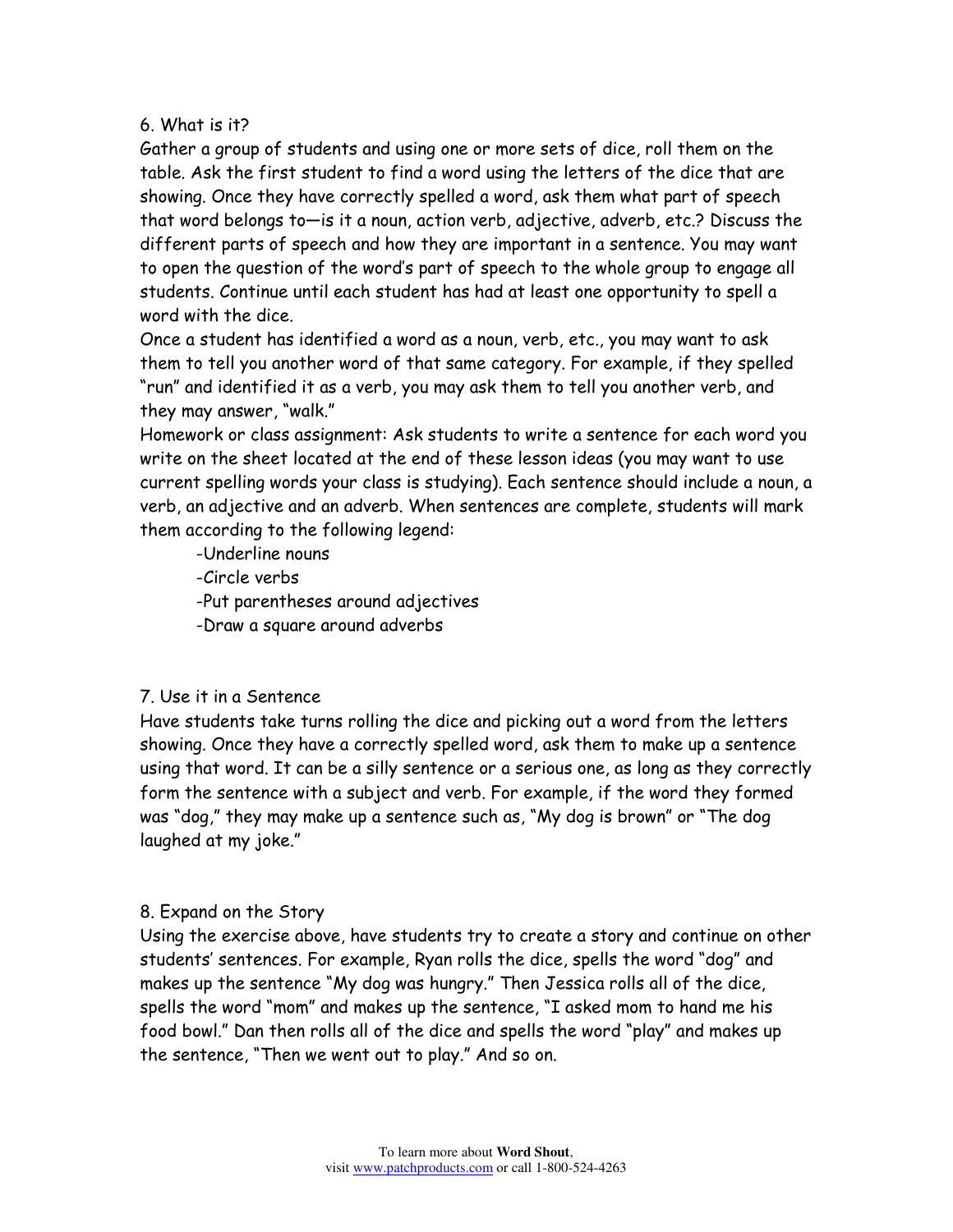A list of relevant reading:

2<sup>nd</sup> Grade Writing Practice by Terry Cooper, published by Scholastic, 2003. Eight Ate: A Feast of Homonym Riddles by Marvin Terban, published by Sandpiper, 2007.

Scholastic Dictionary of Synonyms, Antonyms, and Homonyms published by Scholastic Reference, 2001.

Magic Story Starters by Linda Polan, published by Good Year Books 1997.

Make Me Giggle: Writing Your Own Silly Story by Nancy Loewen, published by Picture Window Books, 2009.

Where the Sidewalk Ends by Shel Silverstein, published by Harper & Row, 1974 (Harper Collins, 2000, 2004).

Amelia Bedelia (and all the sequels) by Peggy Parish, published by Scholastic, 1969.

Skill Builders Second Grade Reading Comprehension published by Rainbow Bridge, 2004.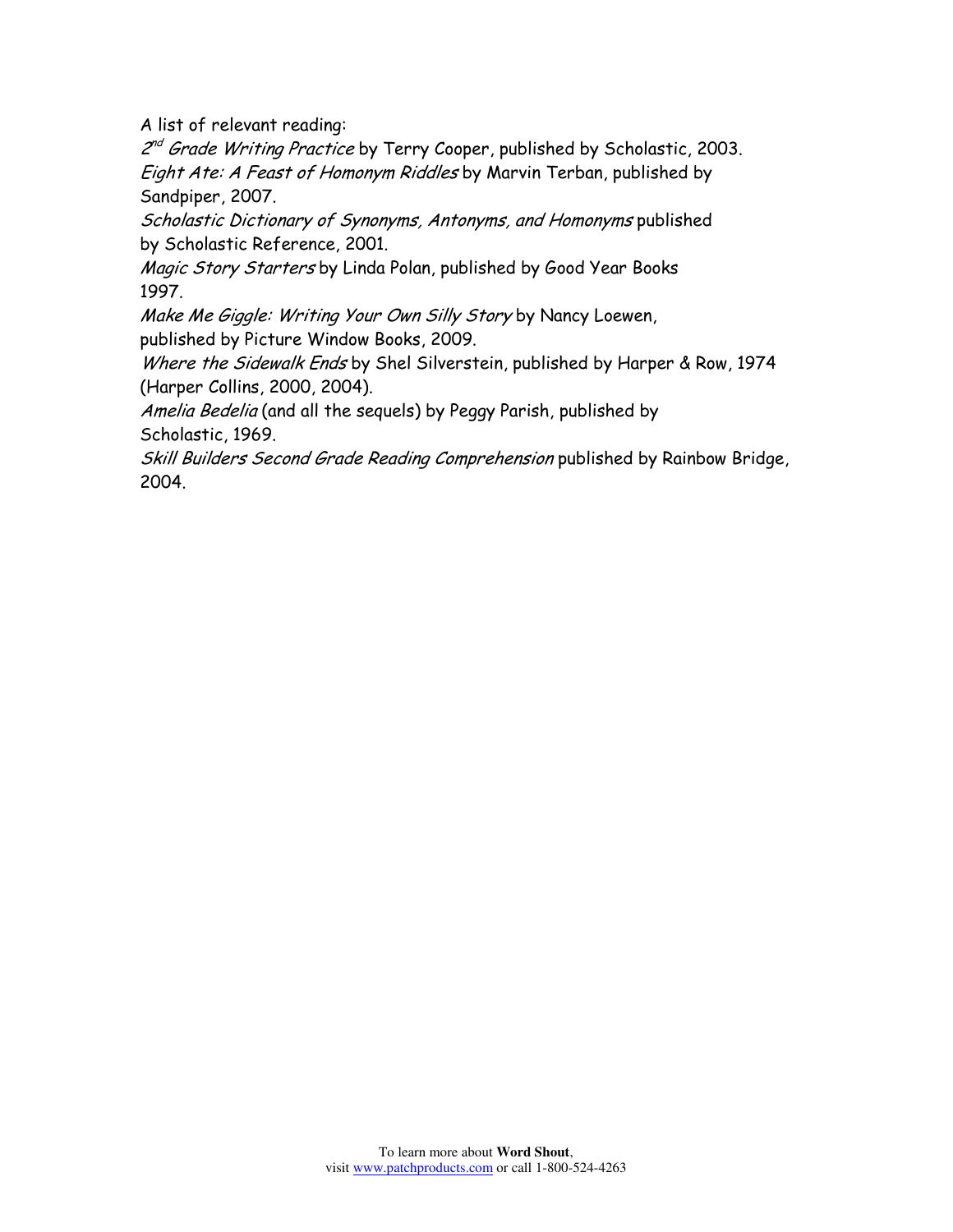Assignment to accompany activity #3.

 $Name$ 

Vocabulary

Match the words on the left with the definitions on the right by writing the correct number next to the definitions.

- 1. busy \_\_ a person who is related to others blood or marriage
- 2. silly \_\_ fresh or recent
- 3. present \_\_ a long, narrow knitted garment worn around the neck
- 4. above \_\_\_\_\_\_\_\_ to extend from one area to another
- 5. crawl \_\_ foolish
- 6. minute \_\_ a thick mixture of flour /meal and liquid used for baking
- 7. dough \_\_ something given as a gift
- 8. relative \_\_ move slowly close to the ground; creep
- 9. new \_\_\_\_\_\_\_\_ celestial body that revolves around a star
- 10. scarf \_\_\_\_ extremely shiny or bright
- 11. planet \_\_ involved in doing something
- 12. brilliant \_\_ a unit of time equal to 60 seconds
- 13. interrupt \_\_ at a higher place
- 14. advantage \_\_\_\_\_\_ to cause to stop
- 15. stretch \_\_\_\_\_\_ benefit or profit; gain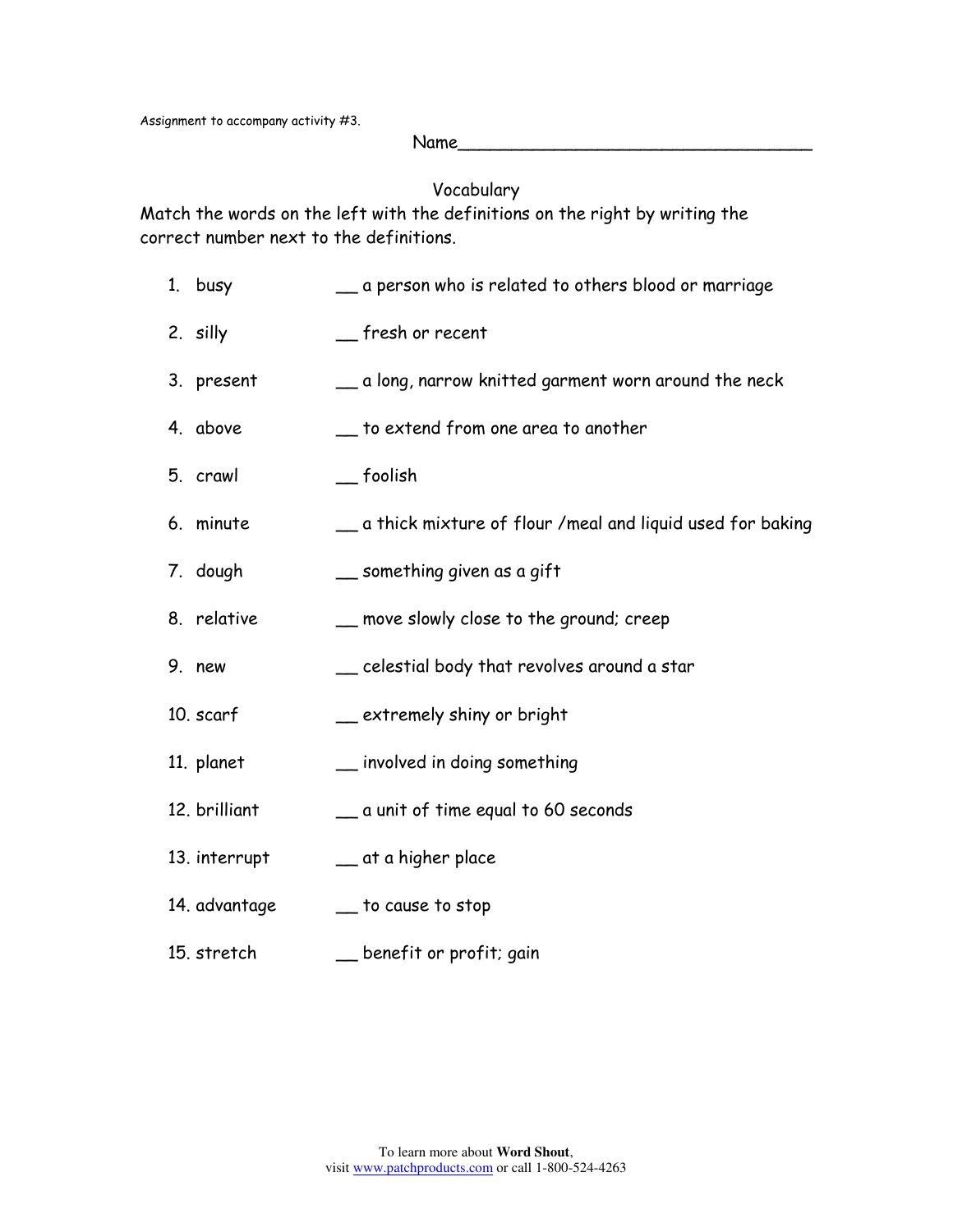## Answer Key

## Vocabulary

Match the words on the left with the definitions on the right by writing the correct number next to the definitions.

| 1. busy       | 8. a person who is related to others blood or marriage       |
|---------------|--------------------------------------------------------------|
| 2. silly      | 9. fresh or recent                                           |
| 3. present    | 10. a long, narrow knitted garment worn around the neck      |
| 4. above      | 15. to extend from one area to another                       |
| 5. crawl      | 2. foolish                                                   |
| 6. minute     | 7. a thick mixture of flour /meal and liquid used for baking |
| 7. dough      | 3. something given as a gift                                 |
| 8. relative   | 5. move slowly close to the ground; creep                    |
| 9. new        | 11. celestial body that revolves around a star               |
| 10. scarf     | 12. extremely shiny or bright                                |
| 11. planet    | 1. involved in doing something                               |
| 12. brilliant | 6. a unit of time equal to 60 seconds                        |
| 13. interrupt | 13. at a higher place                                        |
| 14. advantage | 4. to cause to stop                                          |
| 15. stretch   | 14. benefit or profit; gain                                  |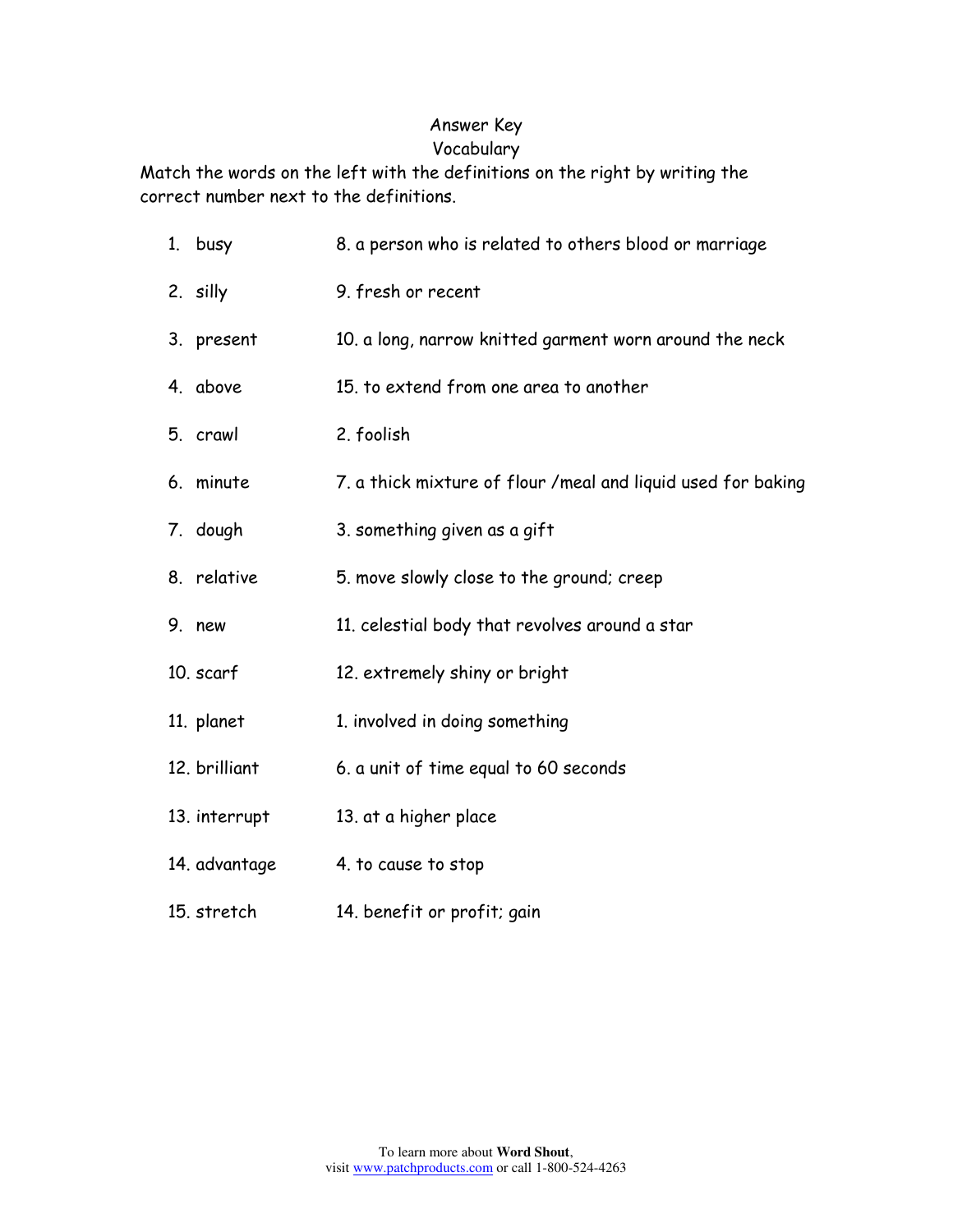Assignment to accompany activity #4

Name \_\_\_\_\_\_\_\_\_\_\_\_\_\_\_\_\_\_\_\_\_\_\_\_\_\_\_\_\_\_

Rhymes

Write one word that rhymes with each word.

| $cat \_$                                                                                                                                                                                                                                                                                                                                                                    |
|-----------------------------------------------------------------------------------------------------------------------------------------------------------------------------------------------------------------------------------------------------------------------------------------------------------------------------------------------------------------------------|
| dog ___________________________                                                                                                                                                                                                                                                                                                                                             |
| $\begin{picture}(20,10) \put(0,0){\dashbox{0.5}(5,0){ }} \put(15,0){\dashbox{0.5}(5,0){ }} \put(15,0){\dashbox{0.5}(5,0){ }} \put(15,0){\dashbox{0.5}(5,0){ }} \put(15,0){\dashbox{0.5}(5,0){ }} \put(15,0){\dashbox{0.5}(5,0){ }} \put(15,0){\dashbox{0.5}(5,0){ }} \put(15,0){\dashbox{0.5}(5,0){ }} \put(15,0){\dashbox{0.5}(5,0){ }} \put(15,0){\dashbox{0.5}(5,0){ }}$ |
|                                                                                                                                                                                                                                                                                                                                                                             |
| nose                                                                                                                                                                                                                                                                                                                                                                        |
|                                                                                                                                                                                                                                                                                                                                                                             |
|                                                                                                                                                                                                                                                                                                                                                                             |
| near ___________________                                                                                                                                                                                                                                                                                                                                                    |
|                                                                                                                                                                                                                                                                                                                                                                             |
|                                                                                                                                                                                                                                                                                                                                                                             |
|                                                                                                                                                                                                                                                                                                                                                                             |
| chair                                                                                                                                                                                                                                                                                                                                                                       |
| top _________________________                                                                                                                                                                                                                                                                                                                                               |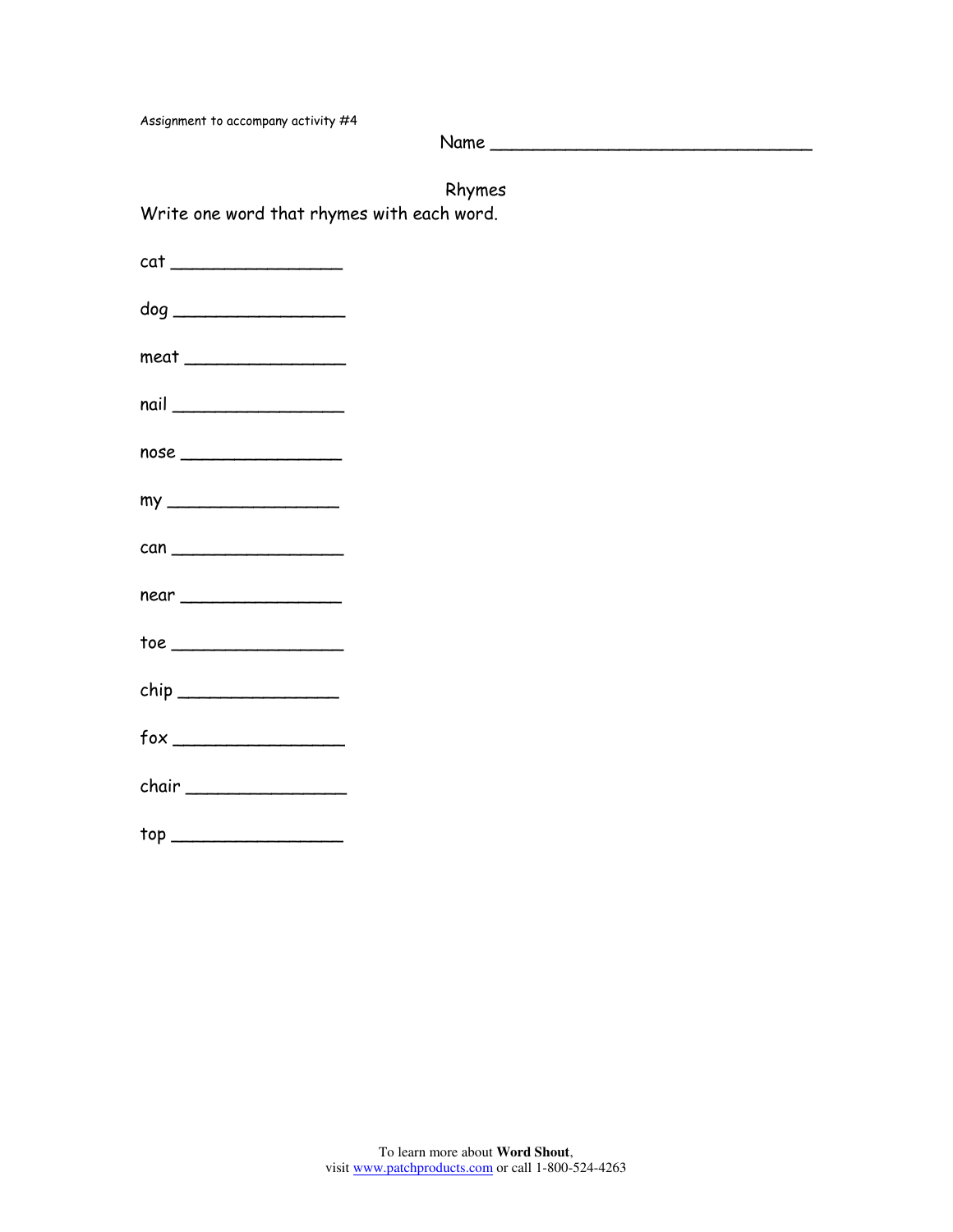Assignment to accompany activity #5

\_\_\_\_\_\_\_\_\_\_\_\_\_\_\_\_\_\_\_\_\_

\_\_\_\_\_\_\_\_\_\_\_\_\_\_\_\_\_\_\_\_\_

\_\_\_\_\_\_\_\_\_\_\_\_\_\_\_\_\_\_\_\_\_

\_\_\_\_\_\_\_\_\_\_\_\_\_\_\_\_\_\_\_\_\_

\_\_\_\_\_\_\_\_\_\_\_\_\_\_\_\_\_\_\_\_\_

\_\_\_\_\_\_\_\_\_\_\_\_\_\_\_\_\_\_\_\_\_

\_\_\_\_\_\_\_\_\_\_\_\_\_\_\_\_\_\_\_\_\_

\_\_\_\_\_\_\_\_\_\_\_\_\_\_\_\_\_\_\_\_\_

\_\_\_\_\_\_\_\_\_\_\_\_\_\_\_\_\_\_\_\_\_

\_\_\_\_\_\_\_\_\_\_\_\_\_\_\_\_\_\_\_\_\_

\_\_\_\_\_\_\_\_\_\_\_\_\_\_\_\_\_\_\_\_\_

Name \_\_\_\_\_\_\_\_\_\_\_\_\_\_\_\_\_\_\_\_\_\_\_\_\_\_\_\_\_\_

## Alphabetizing

Write the words in alphabetical order.

| weather | couple  | mittens | argue   |
|---------|---------|---------|---------|
| tour    | produce | diamond | wrinkle |
| slowly  | grown   | family  | larger  |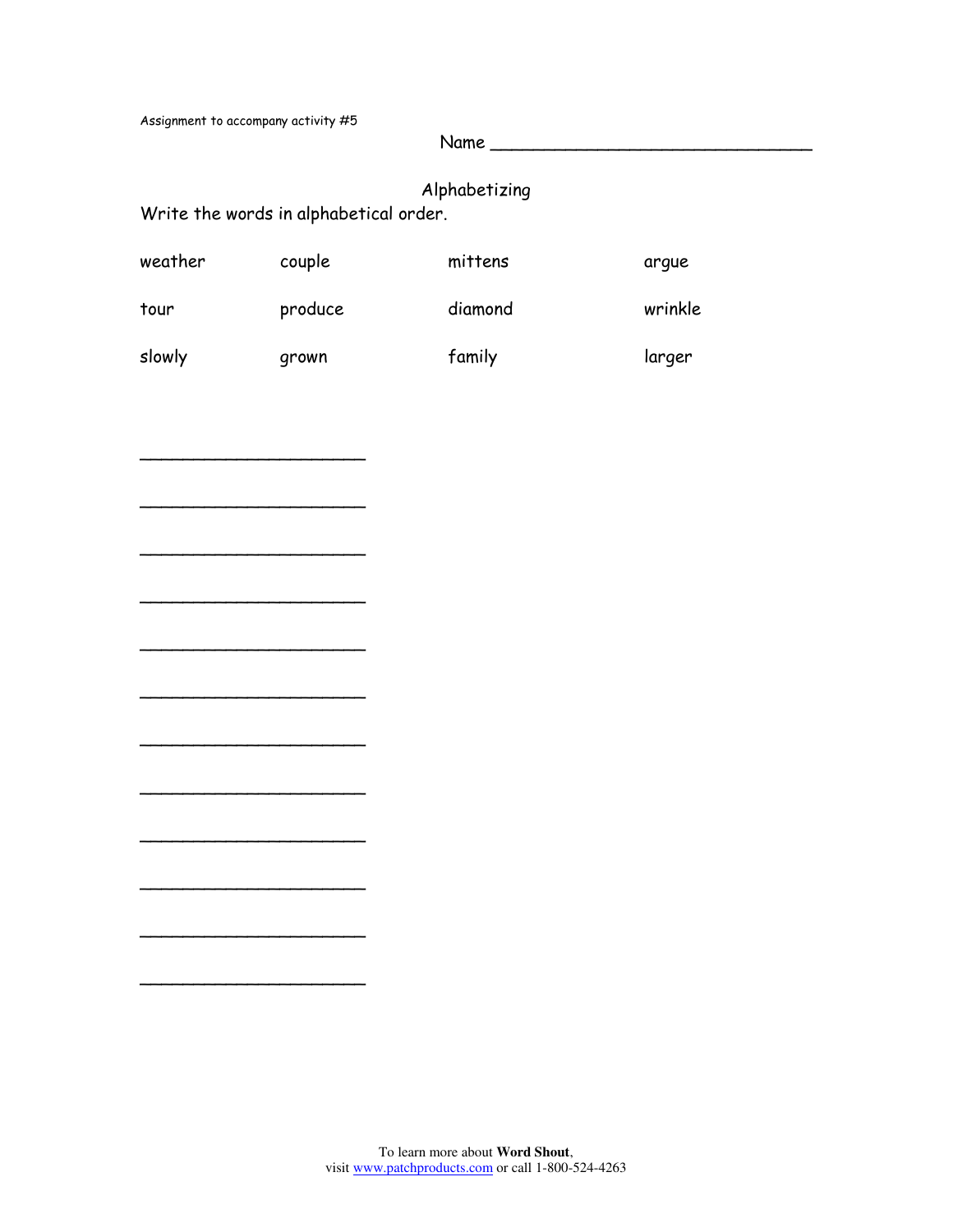## Answer Key

## Alphabetizing

Write the words in alphabetical order.

| slowly  | grown   | family  | larger  |
|---------|---------|---------|---------|
| tour    | produce | diamond | wrinkle |
| weather | couple  | mittens | arque   |

argue

couple

diamond

family

grown

larger

mittens

produce

slowly

tour

weather

wrinkle